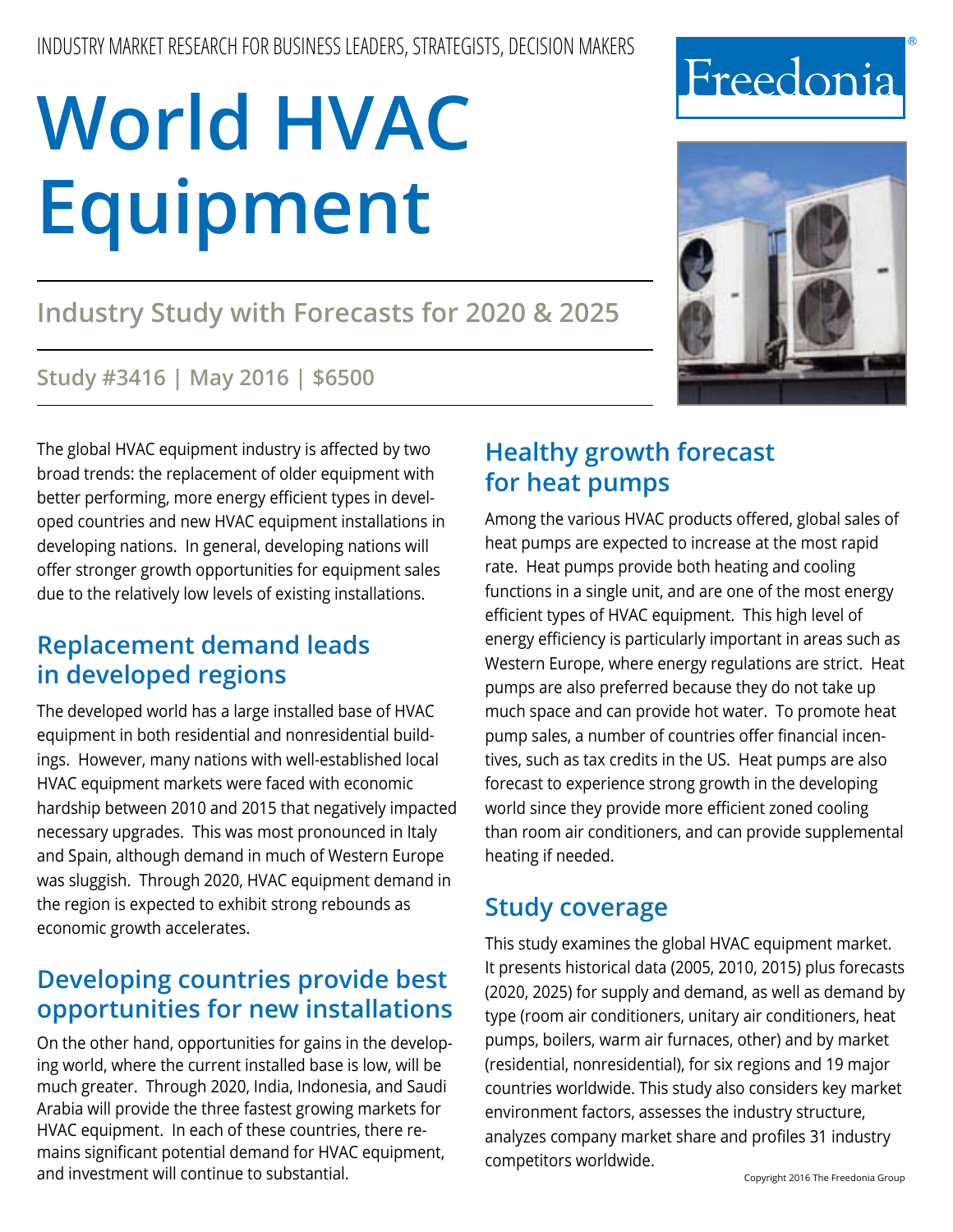**Industry Study with historical data for 2005, 2010 and 2015 and forecasts for 2020 and 2025**

## **Contents Summary Other Regions**

#### **Executive Summary**

#### **Market Environment**

#### **Overview**

Regional Overview Demand Production International Trade Demand by Product Room Air Conditioners Unitary Air Conditioners Heat Pumps Boilers Warm Air Furnaces Other HVAC Equipment Demand by Market Residential Nonresidential

#### **North America**

HVAC Equipment Supply & Demand HVAC Equipment Demand by Type & Market United States Canada Mexico

#### **Western Europe**

HVAC Equipment Supply & Demand HVAC Equipment Demand by Type & Market Germany United Kingdom Italy France **Spain** Other Western Europe

#### **Asia/Pacific**

HVAC Equipment Supply & Demand HVAC Equipment Demand by Type & Market China Japan India South Korea Australia Indonesia Other Asia/Pacific

Central & South America HVAC Equipment Supply & Demand HVAC Equipment Demand by Type & Market Brazil Other Central & South America Eastern Europe HVAC Equipment Supply & Demand HVAC Equipment Demand by Type & Market Russia Poland Other Eastern Europe Africa/Mideast HVAC Equipment Supply & Demand HVAC Equipment Demand by Type & Market **Turkey** Saudi Arabia Other Africa/Mideast

#### **Industry Structure**

Industry Composition Market Share Development & Manufacturing Marketing Distribution Cooperative Agreements Merger & Acquisitions

#### **Company Profiles**

## **Tables & Charts**

#### **Executive Summary**

1 Summary Table

#### **Overview**

1 World HVAC Equipment Demand by Region Cht World HVAC Equipment Demand by Region, 2015 Cht World HVAC Equipment Demand: Projected 2015-2020 Annual Rate of Growth 2 World HVAC Equipment Shipments by Region

Cht World HVAC Equipment Shipments by Region, 2015

Study #3416 May 2016 \$6500

# Freedonia

- 3 World HVAC Equipment Net Exports by Region
- 4 World HVAC Equipment Demand by Product
- Cht World HVAC Equipment Demand by Product, 2015
	- 5 World Room Air Conditioner Demand by Region
- Cht World Room Air Conditioner Demand by Region, 2015
	- 6 World Unitary Air Conditioner Demand by Region
- 7 World Heat Pump Demand by Region
- Cht World Heat Pump Demand by Region, 2015
- 8 World Boiler Demand by Region
- Cht World Boiler Demand by Region, 2015
	- 9 World Warm Air Furnace Demand by Region
- Cht World Warm Air Furnace Demand by Region, 2015
- 10 World Demand for Other HVAC Equipment by Region
- Cht World Demand for Other HVAC Equipment by Region, 2015
- 11 World HVAC Equipment Demand by Market
- Cht World HVAC Equipment Demand by Market, 2005-2025
- 12 World Residential HVAC Equipment Demand by Region
- 13 World Nonresidential HVAC Equipment Demand by Region

 Tables for each region/country: HVAC Equipment Supply & Demand HVAC Equipment Demand by Type & Market

 Charts for each region: HVAC Demand by Country, 2015

#### **Industry Structure**

- 1 World HVAC Equipment Sales by Company, 2015
- Cht World HVAC Equipment Market Share, 2015
	- 2 Selected Cooperative Agreements
	- 3 Selected Acquisitions & Divestitures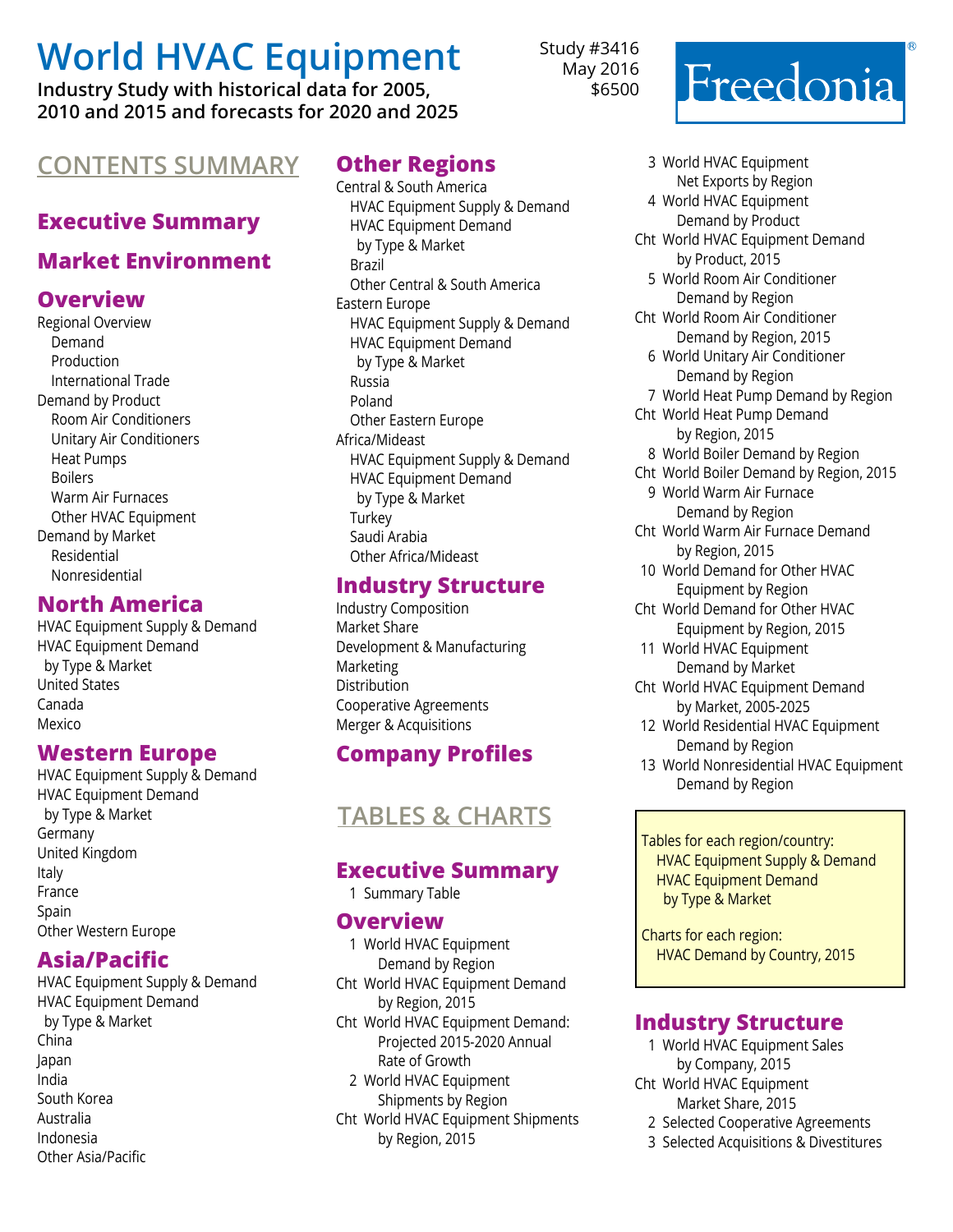**Industry Study with forecasts for 2020 and 2025**

Study #3416 May 2016 \$6500



**SAMPLE** 

**table** 

#### **asia/pacific**

#### **China: Demand by Type & Market**

Room air conditioners are by far the largest product category China, accounting for 47 percent of total HVAC equipment demand item 2015. Historically, demand for room air conditioners has grown of erably as they are a low cost way of providing cooling. Growth in  $\alpha$  air conditioners will  $\alpha$ purchase and install a ditional units to cool more rooms in the rooms in the rooms in the rooms in the rooms in the rooms in the rooms in the rooms in the rooms in the rooms in the rooms in the rooms in the rooms in the ro

supplemental room or



ability of newer types of compressors that allow heat pumps to mo efficiently heat a space, even in colder winter temperatures. Gove incentives to install more energy efficient HVAC systems, including those powered by renewable energy, will also boost sales of heat particularly higher value geothermal systems. In many cases, hea owners seldom use the heating function since electricity is expensed and many buildings get at least basic levels of heat from district h systems -- although public buildings are barred from heating to m than 20 degrees Celsius.

Boilers were the third largest HVAC equipment segment in C comprising nine percent of total 2015 sales. Historically, sales of have benefited from a construction style that utilized hydronic heating from boilers with radiators rather than ducted furnace options. Additionally, boilers are not powered by electricity, a benefit in a country where there are ongoing pressures on the electricity supply grid and electricity prices can be quite high. (Boilers that operate as part of a cogener

©2016 by MarketResearch.com, Inc. – All rights reserved

## **This study can help you:**

- Determine your market & sales potential
- Learn more about industry competitors
- Assess new products & technologies
- Identify firms to merge with or acquire
- Complement your research & planning
- Gather data for presentations
- Confirm your own internal data
- Make better business decisions

## **TABLE VI-8 INDIA: HVAC EQUIPMENT DEMAND BY TYPE & MARKET (million dollars)** 2005 2010 2015 2020 2025

Building Construction (bil 2014\$) \$ HVAC equipment/000\$ construction

HVAC Equipment Demand By Type: Room Air Conditioners Unitary Air Conditioners Heat Pumps Boilers Warm Air Furnaces **Other**  By Market: Residential Nonresidential

j

Selected HVAC Demand (000 units) Room Air Conditioners Unitary Air Conditioners Heat Pumps Warm Air Furnaces

Source: The Freedonia Group

#### **TABLE VII-19**

#### **SAUDI ARABIA: HVAC EQUIPMENT SUPPLY & DEMAND (million dollars)**

Item 2005 2010 2015 2020 2025 Gross Domestic Product (bil 2014\$)

 per capita GDP Population (million persons)

Building Construction (bil 2014\$)

 \$ HVAC equipment/000\$ GDP \$ HVAC equipment/capita \$ HVAC equipment/000\$ construction

HVAC Equipment Demand net exports HVAC Equipment Shipments

 % Saudi Arabia Africa/Mideast HVAC Equipment Shpts **SPARALE table** 

Source: The Freedonia Group

**For complete details on any study visit [www.freedoniagroup.com](http://www.freedoniagroup.com/Home.aspx?ReferrerId=FM-BRO)**